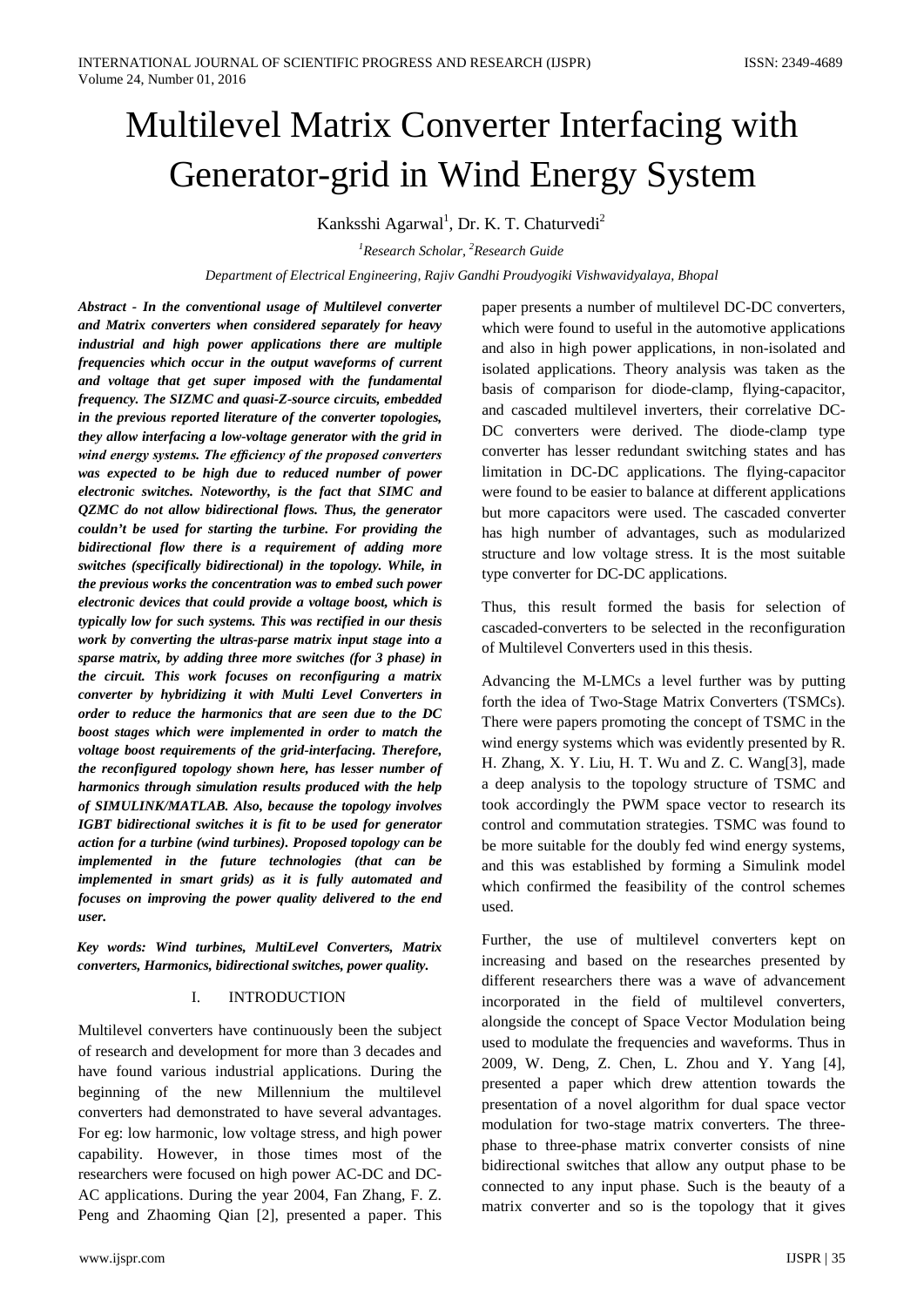flexibility of wide usage. Matrix converters is nothing but a specific topology that can be incorporated in any of the converters through right understanding. In the discussed paper a Simulink/MATLAB model was built for wind energy conversion system, consisting of doubly fed induction generator and excited by Two-stage matrix converter. The motive was to propose the vector control strategy, decoupling control for active and reactive power generated by DFIG by utilizing grid voltage. Thus, it was concluded that the proposed control strategy promoted dynamic and steady-state performances of WECs.

There is always a scope of improvement and parallel researches carried out on the interlinked subjects prove the same. Hence, the voracity for betterment led, L. G. Franquelo, J. I. Leon and E. Dominguez [5], to present a paper that focuses on the in-depth analysis of the multilevel approach, moving attention towards high power applications, reviewing different alternatives and approaches. It reviews the current scenarios where power electronic converters are being used. It tries to show that multilevel approaches are a good solution to voltage-high power applications. This paper claimed that M-LCs are the most suitable way to provide power conversion for medium high voltage. There are still few issues to be improved such as the dissemination of the results to more industries for fundamental widespread usage, the reliability and the fault tolerant operation on which the researchers all over the world were focused. However, it was affirmed that the multilevel converters are undergoing a fast growing expansion with a brilliant future for a magnificent number of applications such as the renewable energies integration, storage systems, FACTS, motor drives and electric vehicles.

This paper helped a lot in understanding the mitigation techniques for harmonics, and thus provided a solid base for the thesis work being present here.

Having said about the multiple and expanded usage of the Multilevel Converters, the scope of research expands perniciously. The researchers then started focusing on the multiple applications and exploring the industrial implementation of M-LCs which was studied and presented by S. Kouro*et al*. [6], which was a detailed and systematic insight into the recent advances and contributions in the field of M-LCs, in order to establish the current state of art and trends of new technology. Thus it proved as a milestone in research for it was a comprehensive study of where this technology is used and where it would head in times to come. From new converters to modulation and control techniques, nontraditional applications have been addressed and provided an open space to researches to innovate further ahead to mitigate the short-comings that were highlighted. The indomitable changes and evolution of the industrial processes, and new more demanding standards &

regulations will drive and shape the future of multilevel converters.

To support and further the results quoted in [6], the chapter-wise and detailed study presented in the Book published by F. A. Silva [10], on the industrial applications that employ the multilevel converters was a boon. The book focuses on the Neutral Point clamped and diode clamped M-LCs, but forms the basis in the generalized concept of this technology as discussed previously by many authors and work presenters. The book doesn't fails to also include the operation of the flying capacitor multilevel converter, the cascaded bridge multilevel converters, and the hybrid and asymmetric topologies. The noteworthy are the 2 case studies:

1) Application of cascade asymmetric multilevel converters in distribution static compensator (DSTATCOM)

2) A medium-voltage induction motor (IM) drive employing 2 back-to-back connected, 5 level NPC converters.

These particular studies [6] and [10]were a great motivation and provided relevant content for many researches including the thesis work presented in this document.

A different objective of study in the field of Multilevel converters was presented by, S. Mansourpour, H. Ziar, A. Salimi and E. Afjei[7], who presented a novel methodology to produce constant voltage and frequency by using a switching mechanism that implements PWMs to control a matrix converter. Voltage gain with the use of gates was computed and then modulation matrix was formed. The proposed approach proved to be competitive for VSFC Distributed generating application such as wind-turbine and micro-turbines. Simulation results using MATLAB Simulink, for inductive and resistive loads were produced and presented. Fair agreement between the experimental and simulations results shows the validity of this method.

With every step the complexity of study and detailed analysis is bound to increase. The variations in small parameters can also lead to big changes and further a mile of innovation and research. Thus using a matrix converter with newer topologies for newer forms of turbines was taken up and presented in 2012 by, M. Aner, E. Nowicki and D. Wood[8], who proposed to accelerate the turbine to its optimal operating speed in the case of increasing wind speed. This was a complex and a very interesting work, done with the implementation of very sparse matrix which was connected to a grid, where a variable speed wind turbine was experimented to be controlled. Because as the presenters believed that the amount of energy obtained from a wind turbine depends not only on the wind regime but also on the control techniques for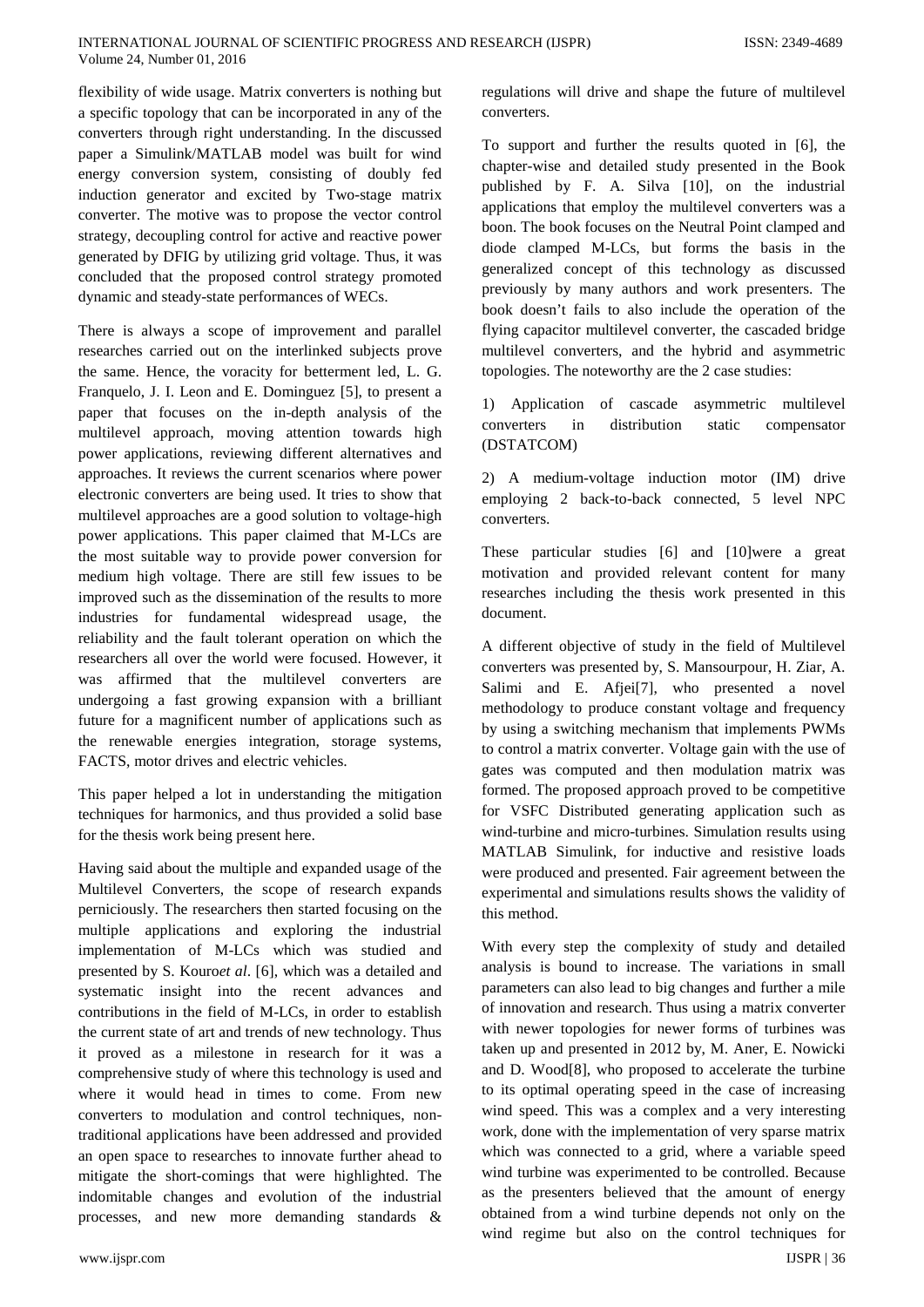governing the turbine. For the case of continuously decreasing wind speed, the turbine decelerates by loading the generator at its maximum torque. This paper shows how the generator torque can be controlled through the backward bidirectional sparse matrix converter where the grid is connected with the rectifier stage, and the generator is connected with the inverter stage. In order to show the accountability of the proposed control technique, a 5.7kW grid-connected variable speed wind turbine was simulated using MATLAB/Simulink.

The grid-connected wind energy generation system has many latent challenges, however the advantages of such systems are marveling. The base paper/reference paper [1] of this thesis used an Indirect Matrix converter interfaced with grid of wind energy system. But a different concept of direct conversion from AC to AC was taken as a subject of study by, O. Abdel-Rahim, H. Abu-Rub, A. Iqbal and A. Kouzou, [9] who highlighted the fact that in case of grid-connected WES, conversion from variable ac voltage into fixed voltage and fixed frequency ac voltage is considered essential and important. Direct matrix Converter (DMC) puts forth a solution for such AC-AC conversion of desired voltage and frequency. His paper proposed to convert five-phase input voltage into threephase voltage, control the amplitude-range of the output current along with its frequency, and also control input current power factor to be nearly approximate to unity with the supply voltage. Among the existing control techniques, Model Predictive Control (MPC) is considered one of the most effective control techniques. In this paper the use of MPC is prominent to control the 15 switches of the 5-to-3 phase matrix converters. MPC is incorporated to achieve the following control mechanisms: control the O/P current amplitude, (unity power factor). It is done by the means of a cost function which doesn't need a weighing factor. The proposed system was simulated using MATLAB software and also a real time simulation was provided.

In the era of Modular implications the Multilevel Converters are not far from this implementation. Thus, in order to study the application of Modular MCs in wind energy system the experiment was presented by L. Popova, J. Pyrhönen, K. Ma and F. Blaabjerg[11], which talks about Modular multilevel converter (MMC) which is a recently emerged multilevel topology, hence tends to be promising for high-voltage high-power applications. Apparently, in wind power application the performance of the MMC was not deeply investigated. Therefore, they felt incumbent upon them to do so. Hence,their paper presents the application of MMC in wind energy systems. To make the study relevant and applicable the electrical losses of the power devices in the proposed converter are analyzed. The efficiency of the MMC converters, under different P/Q boundaries which are defined by grid codes

The researchers concluded certain observations based on the evaluation of 2 solutions of the wind turbine converters using the MMC topology. The first solution has a minimum number of switching modules and needs only 12 IGBT modules. This solution might be more feasible for wind application where the converter is installed in the nacelle and the size is critically small, although in the HVDC application where the space is not a concern the MMCs, with a large number of the Switching modules are popular. The second solution has ten Switching modules in a phase leg and used 60 IGBT modules. This sufficiently analyses the loading of MMCs in WES.

One after the other there were experiments made around Wind energy system. The wind energy is the most potential renewable energy system in current scenario, with national and International references it has become more noticeable and focused. When a wind energy system feeds a AC drive it can use back-to-back converters and matrix converters. We are getting closer to different scenarios where wind energy is used as the generating medium and how the conversion is done to feed a load. To implement this concept, there was a paper presented recently in 2014 by K. N. Kumari, N. O. Gunasekhar and K. V. Thilagar<sup>[12]</sup>, which focused on a small scale wind turbine using self-Excited Induction Generator (SEIG). Which is connected to an Induction machine at the load side through a modified back to back converter (MBBC) and Matrix converter (MC). The proposed converter uses only 8 switches (MBBC) and had the capability of delivering sinusoidal input currents with voltage wave overlapping the current waveform i.e. a unity power factor additionally, to the bi-directional power flow. The Matrix Converter was seen to contribute to the achievement of low volume, sinusoidal I/P current, bi-directional power flow and minimizing of bulky reactive elements. All these reasons lead to the extraneous usage of MC in WECs. The Total Harmonic Distortions for MBBC and MC output voltage are compared by using simulink software, which came out to be better for MBBCs.

The reason why there has been significant amount of work done on wind energy systems is because it is considered to one of the poor quality energies, mainly due to the variation of the velocity and direction of the wind. Thus there are a lot of propositions given in different researches to rectify this problem by implementing different techniques of power conversion, control strategies and improving the operating system. As these variations increases it increases the fluctuations in the input power and the frequency, henceforth affecting the operations. Using the same basis, there was a paper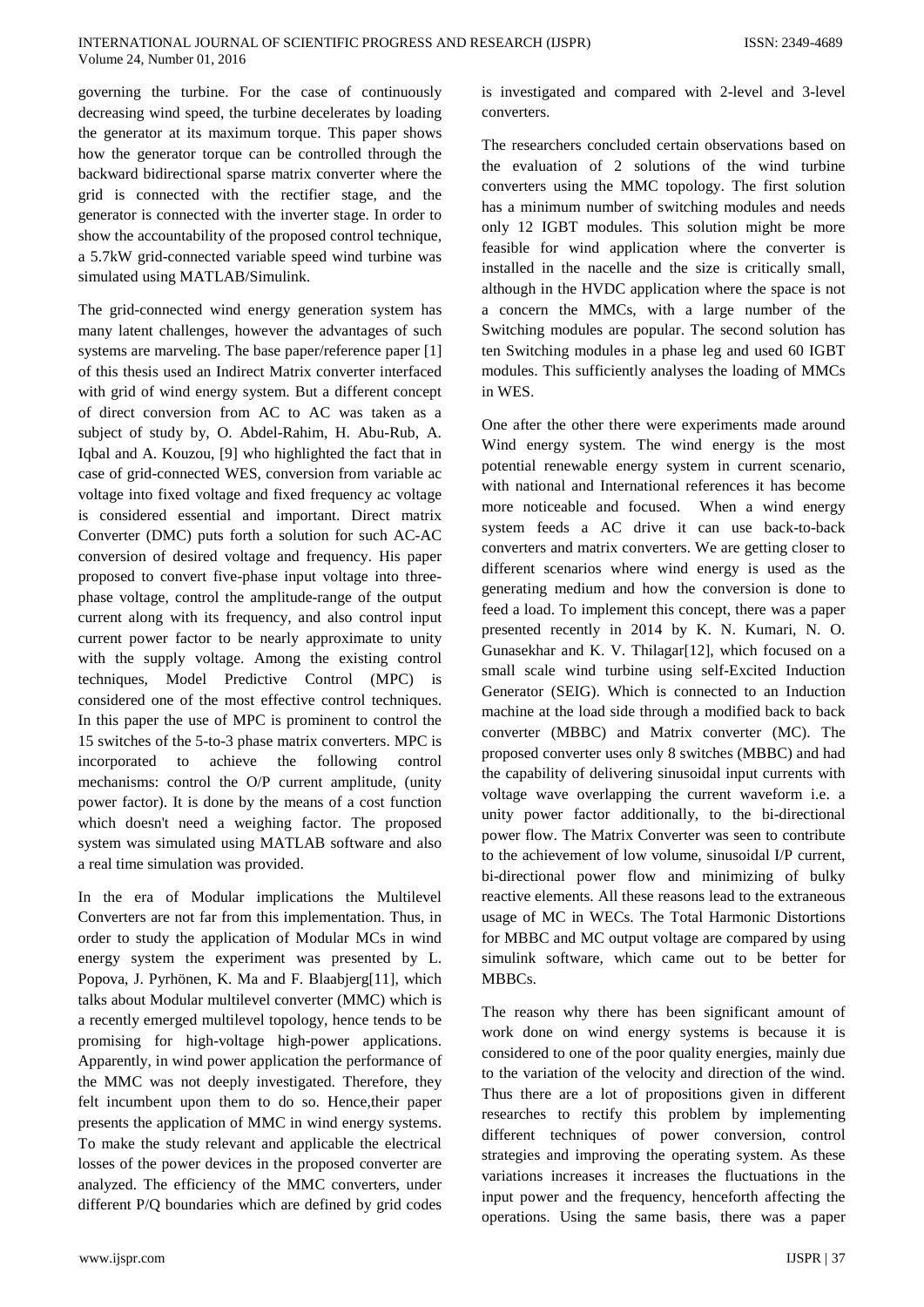presented by S. Vaishali and A. Jamna [13], which signifies the usage of Power electronics converters for the purpose of stabilizing the varying parameters, in order to obtain a constant frequency of 50Hz. MBBCs (back to back converters) or AC-DC-AC converters have a lot of disadvantages like being costly and bulky. Through matrix converters constant frequency can be maintained. PWM techniques were used for switching on and off. The wind system was analyzed and simulation results were obtained by MATLAB-Simulink.

In the current scenario, the focus has shifted to improving the operating conditions, reliability, and performance of the renewable energy systems which are usually subjected to several varying parameters due to the sources that drives them. Hence wind energy system have become the guineapig of these experiments, studies and researches that are conducted. Soft-computing techniques is a dynamic field of research and experiment. When such technique is implemented to control the matrix converters the results are expected to be greatly advanced. A paper of simple implementation but major revelations was presented by A. Khodamoradi, H. K. Kargar and A. Nateghi[14], which describes a the new-kind of Wind Energy Conversion System (WECS), where fuzzy logic soft computing techniques and a Matrix Converter model are used to achieve performance enhancement and optimization of efficiency. The Matrix Converters are used as the interface between the Permanent Magnet Synchronous generator (PMSG) and the grid. The power at grid-interface is controlled by MC to ensure that the active power injected into the grid is at its maximum. The system proposed here had a fuzzy logic controller that tracked the angular frequency of the wind velocity and controlled the switching pattern of the matrix converter for extracting maximum power. The complete control system was analysed and validated using MATLAB-SIMULINK modeling.

Recently in 2014 alongside the research conducted for interfacing grid with the Indirect Matrix Converters as discussed in [1], there have been parallel and contemporary researches using different techniques to achieve best performances. As mentioned, the prime focus is to attain best results in terms of performance and power quality by minimizing the distortions due to interference during the transmission or due to the reason of boosting the voltage[1]. One of the researches that helped us was by F. M. Savio, V. R. Rajan, B. ArunKumaran and C. S. A. Sekhar [15], they highlighted the implication of low harmonic indirect matrix converter (IMC) which are used to drive an induction motor fan system. They proposed method to reduce the harmonic level in the load side by controlling the drive system using IMC. The Space Vector PWM (SVPWM) technique has been repeatedly used in all controlling systems including here to control the voltage output of the IMC, and that voltage is fed to the

motor terminals. The pulse generated if given vector modulation, it reduces the losses and the harmonics considering the inductive nature of the load. The system designed extended its application to the wind energy conversion system (WECS) using a fixed speed wind turbine, the results are achieved using the mathematical modeling of the proposed system in MATLAB Simulink.

The usage of IMC interfaced with WECs is a potential subject for study. One of the application to achieve certain results was presented by E. Karaman, M. Farasat and A. M. Trzynadlowski, [1], which used Switched-inductor and quasi-Z-source indirect matrix converters. Henceforth, these were proposed as generator-grid interface to wind energy systems and wind turbines in general. All These papers mentioned in this survey gave a basic understanding of the wind systems, their challenges, threats, scope of innovation in future and advancements needed. In this paper of 2014, the Voltage levels of gearless ac generators are low. Therefore, due attention should be given to the voltage boost that can be achieved by the power electronic interfaces used for linking the generator with the grid. Switched-inductor Z-source network has a brief shoot-through state which helps to boost the voltage of inverters. The quasi-Z-source network gives advantages, such as flexibility of lower component ratings, and simpler control strategies. The generator-grid interfaces characterized by the minimum number of semiconductor switches are based on the ultrasparse matrix topology. The boosting networks are established between the front-end rectifier (that rectifies the signal) and back-end inverter (to supply to a DC load). In [14] the fuzzy logic as a control strategy was used, herewith in [1] the fast Fourier transform analysis for the input/output currents of the converters w.r.t the boost factor implied in the DC Boost stage, is carried out. The simulation results obtained from MATLAB-SIMULINK modeling, and the experimental results verify the effectiveness and relevance of the proposed topologies and control strategies in providing high boosting capability, while the input/output current quality is maintained well.

While the effectiveness of Boosting was achieved by the proposed topologies, the concern relating to power quality was yet to be addressed. Thus, the work in this thesis was carried out by taking references from all the above mentioned successful works of thesis which focused on one factor at a time and tried to achieve optimized results in that particular domain. Hence, the domain and problem concern of this dissertation is to focus on minimizing the harmonics using a multilevel converter which is interfaced with wind energy system to achieve mitigated harmonics and enhanced power quality and system reliability.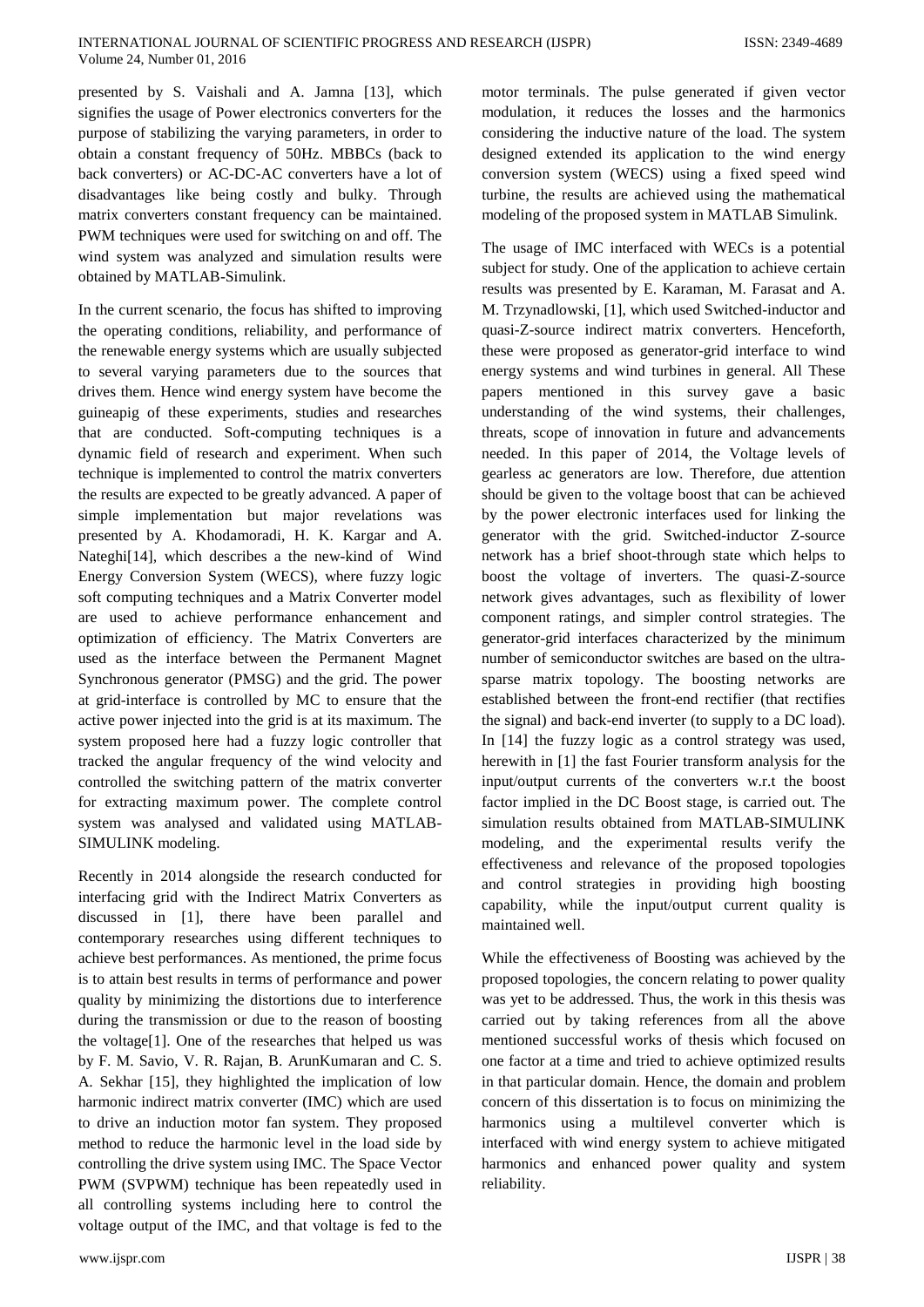# Volume 24, Number 01, 2016 II. PROPOSED METHODOLOGY

*Problems of conventional converters:*

1. Conventional converters are not optimized and well suited for variable-speed wind energy systems

2. Poor efficiency in the efficiency versus power graph reduces the energy captures

3. At low wind there is a problem of poor converter efficiency.

4. When the generator voltage is reduced, there is a reduction in the converter efficiency.

5. Circulating currents in resonant converters and doubly-fed systems also contribute to these issues.

While in achieving the boosted voltage in a system, the unconcerned part remained was of the harmonics distortions present in the AC/DC waves either taken as input or generated as output to the indirect matrix. The problem concern was of harmonics which affects the system performance, reliability, and power quality and load attendance. Therefore, the work carried out in this work is to reduce the distortions by implementing a reconfigured structure of the converter using a Multi-level Matrix system. The strategy is primarily used in wind energy system, due to the magnificent potential promised in the renewable energy sector and the future scope of the

improvement in generating distortion free electricity through renewable energy system.

# *Proposed Model:*

Considering the problem statement taken in this work of thesis, the elimination of harmonics from the delivered power in terms of Output Voltage and Current waveforms to improve the power quality delivered on the load side is taken into account. Thus, the methodology or technique proposed is, to design a new model of Converter Interfaced with the Generator-Grid of the Wind Energy System and **observe** the following-

- 1. Line to Line input voltages and input phase current
- 2. Phase output voltages and phase output current
- 3. Line to Line input and output voltages and output phase current
- 4. Z-source capacitor voltages and Boost-stage current

The waveforms are observed at different scopes of the Simulink Model of the redesigned model for the generator-grid interfaced to wind energy system using Multi-level Matrix Converters which circumscribes the advantages of both the individual converter topologies that is of: multilevel converters and Matrix converters.



Figure. 2.1- Simulink Model of the Proposed Model

The redesigned model of a Multi-Level Matrix Converter uses following components and stages, to make the design of the interfacing converter with the generator grid, more

reliable and efficient in terms of power quality, by eliminating distortions and harmonics-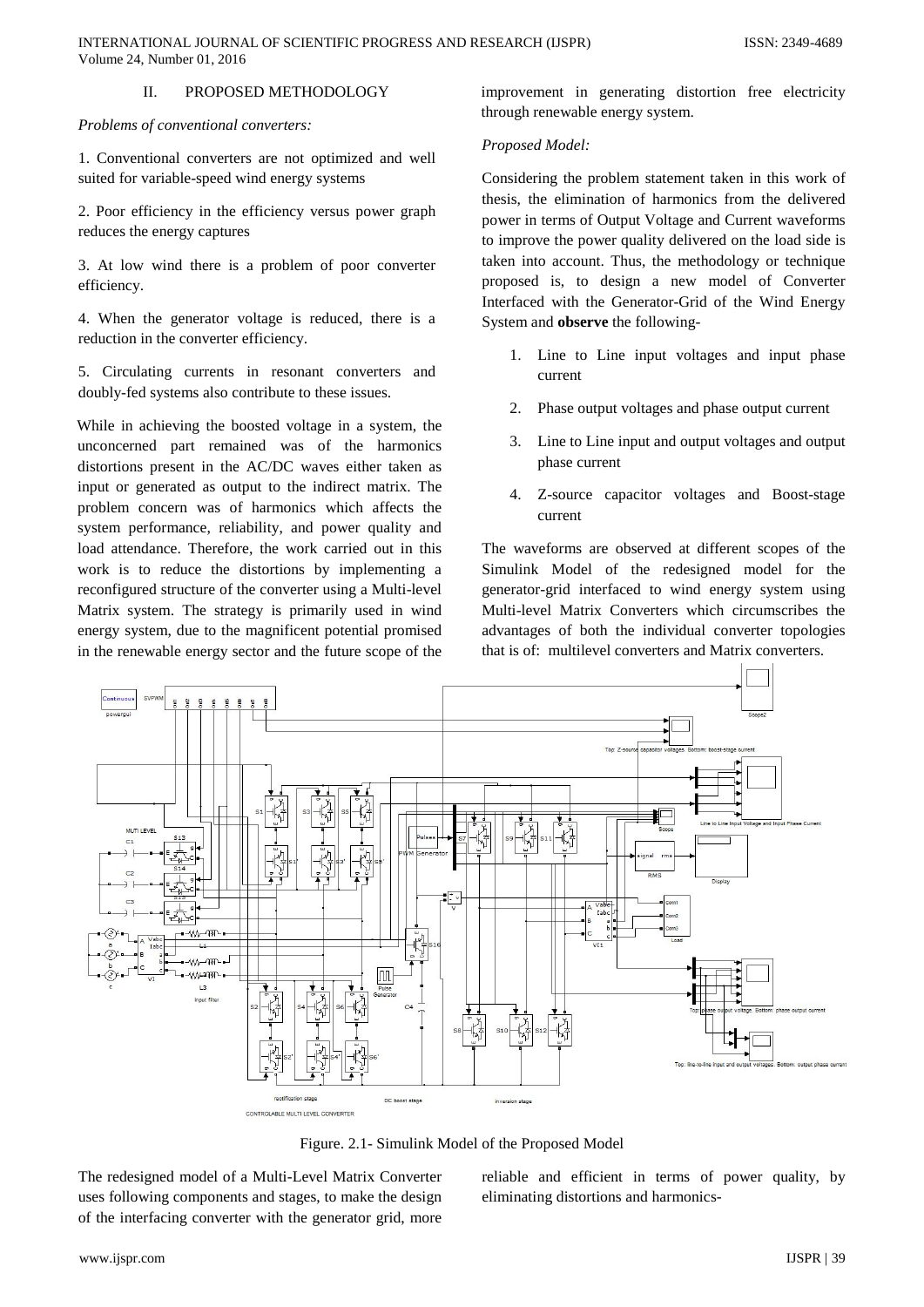- 1. Space Vector Pulse width Modulation (SVPWM and PWM Generator)
- 2. Wind Energy System as the Renewable Energy source of Electricity generation
- 3. IGBT Bidirectional Switches (applied on Multiple levels)
- 4. Filters ( Input Filter stage)
- 5. Rectification Stage ( where converter system works as front-end rectifiers)
- 6. DC Boost Stage ( System to boost the Voltage input to the Load)
- 7. Inversion Stage ( Converter system works as back-end inverters)

# III. SIMULATION RESULTS

The multi-level matrix converter has several advantages over traditional rectifier-inverter type power Frequency converters. It provides sinusoidal input and output waveforms, with minimal higher Order harmonics and no sub harmonics; it has inherent bi-directional energy flow capability; the Input power factor can be fully controlled. Last but not least, it has minimal energy storage Requirements, which allows to get rid of bulky and lifetime- limited energy-storing capacitors.

The results of the base paper and the work of this thesis have been compared, so as to highlight and emphasize on the scope of improvement and possible extension in the existing works and researches.

The results are compared so as to show the "Reliability of Multi-Level Converters when interfaced with generatorgrid of the wind power system". The power quality as discussed [4.3], is of high importance as it ensures that the generated electricity

The simulations of the Multi-Level Matrix Converter (M-L MC) have been performed for an R-L load which to verify the expected elimination of distortions. The simulated results confirm validity of the proposed system model using Multi-level Matrix converters to reduce the harmonics. Low-pass- RL (C) filters were placed on the input side of the converter to reduce the ripples in the first stage of implemented structure.

This is to show clear improvement and mitigation of the harmonics by comparing the waveforms in the two figures put together.



Fig. 3.1 Top: line-to-line input and output voltages. Bottom: output phase current.



Fig. 3.2 Top: phase output voltage. Bottom: phase output current



Fig. 3.3 Top: line-to-line input voltage. Bottom: input phase current.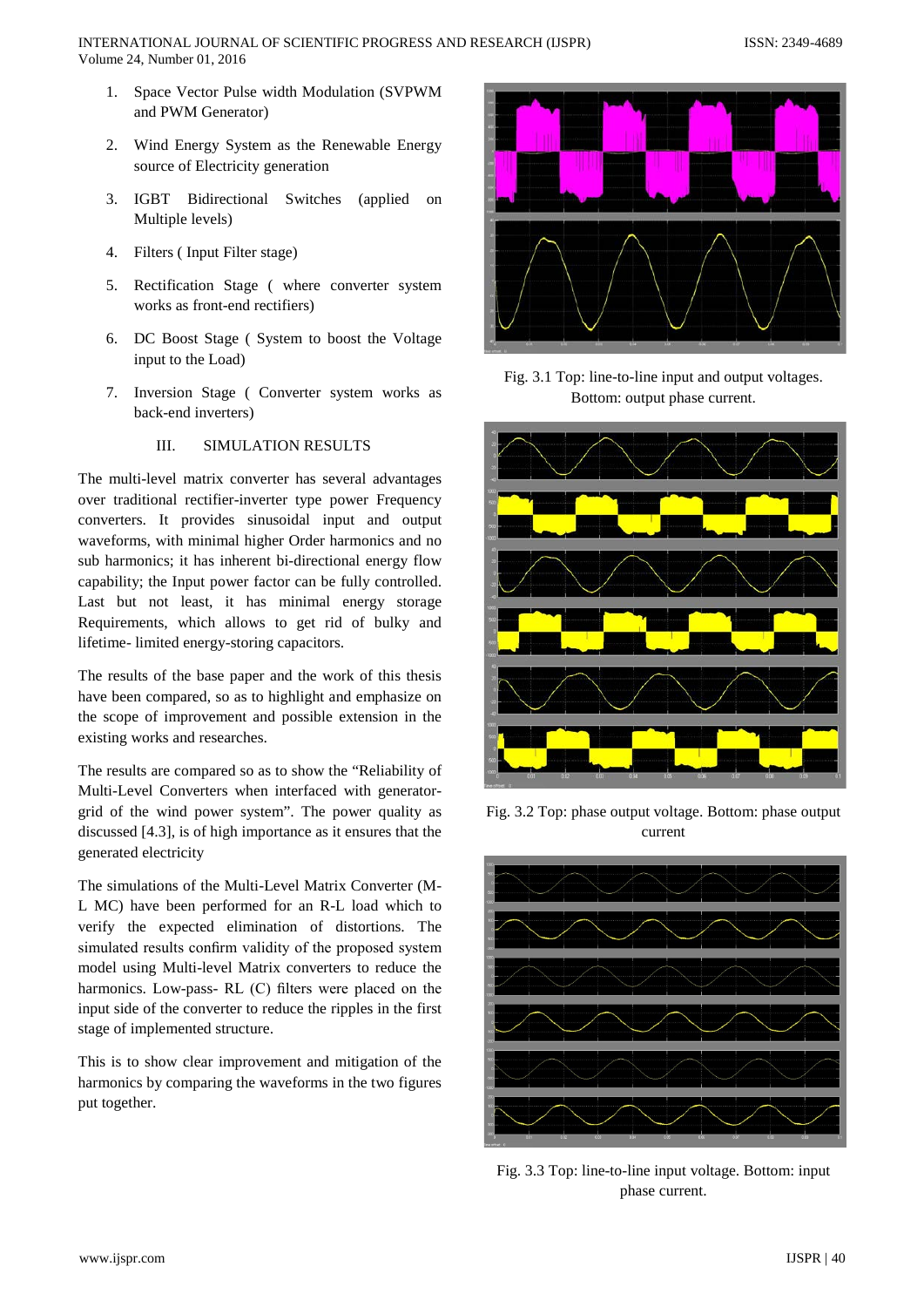

Fig. 3.4 Top: Z-source capacitor voltages. Bottom: booststage voltage

### IV. CONCLUSION AND FUTURE SCOPE

- 1. The variable-speed wind power application requires better ac-ac converters having
	- Lower capital cost
	- Improved efficiency over a wide range of wind speeds and generator voltages
	- Better terminal waveforms
- 2. Electronic power converters having finer structure are becoming feasible:
	- Inexpensive, high performance silicon switches
	- Sophisticated controllers
	- High level of packaging technology
- 3. Multilevel switching can address the issues of variable speed wind power
	- Reduced switching loss improves efficiency without need for resonant techniques
	- Improved efficiency over wide range of wind speeds
	- Improved waveform quality
- 4. New modular converter topologies
	- Allow scaling to higher powers and higher voltages
	- Could allow use of advances in packaging and low-voltage silicon in megawatt applications
	- Need additional work in decentralized control and modular topologies

#### REFERENCES

- [1] E. Karaman, M. Farasat and A. M. Trzynadlowski, "Indirect Matrix Converters as Generator–Grid Interfaces for Wind Energy Systems," in*IEEE Journal of Emerging and Selected Topics in Power Electronics*, vol. 2, no. 4, pp. 776-783, Dec. 2014.
- [2] Fan Zhang, F. Z. Peng and Zhaoming Qian, "Study of the multilevel converters in DC-DC applications," *Power Electronics Specialists Conference, 2004. PESC 04. 2004 IEEE 35th Annual*, 2004, pp. 1702-1706 Vol.2.
- [3] R. H. Zhang, X. Y. Liu, H. T. Wu and Z. C. Wang, "Twostage matrix converter used in wind power generation system appilcation research," *2009 4th IEEE Conference*

*on Industrial Electronics and Applications*, Xi'an, 2009, pp. 3560-3564.

- [4] W. Deng, Z. Chen, L. Zhou and Y. Yang, "Research on the performance of low voltage ride-through for doubly fed induction generator excited by two-stage matrix converter," *Power Electronics and Motion Control Conference, 2009. IPEMC '09. IEEE 6th International*, Wuhan, 2009, pp. 638-643.
- [5] L. G. Franquelo, J. I. Leon and E. Dominguez, "New trends and topologies for high power industrial applications: The multilevel converters solution," *2009 International Conference on Power Engineering, Energy and Electrical Drives*, Lisbon, 2009, pp. 1-1.
- [6] S. Kouro*et al*., "Recent Advances and Industrial Applications of Multilevel Converters," in *IEEE Transactions on Industrial Electronics*, vol. 57, no. 8, pp. 2553-2580, Aug. 2010.
- [7] S. Mansourpour, H. Ziar, A. Salimi and E. Afjei, "Novel method to produce constant output voltage and frequency from variable magnitude/frequency input utilizing matrix converter for VSCF application," *Electric Power and Energy Conversion Systems (EPECS), 2011 2nd International Conference on*, Sharjah, 2011, pp. 1-5. doi: 10.1109/EPECS.2011.6126798
- [8] M. Aner, E. Nowicki and D. Wood, "Employing a very sparse matrix converter for improved dynamics of gridconnected variable speed small wind turbines," *Power and Energy Conference at Illinois (PECI), 2012 IEEE*, Champaign, IL, 2012, pp. 1-7.
- [9] O. Abdel-Rahim, H. Abu-Rub, A. Iqbal and A. Kouzou, "Five-to-three phase direct matrix converter with model predictive control," *Power Engineering, Energy and Electrical Drives (POWERENG), 2013 Fourth International Conference on*, Istanbul, 2013, pp. 204-208.
- [10] F. A. Silva, "Multilevel Converters for Industrial Applications [Book News]," in *IEEE Industrial Electronics Magazine*, vol. 8, no. 1, pp. 71-71, March 2014.
- [11] L. Popova, J. Pyrhönen, K. Ma and F. Blaabjerg, "Device loading of modular multilevel converter MMC in wind power application," *2014 International Power Electronics Conference (IPEC-Hiroshima 2014 - ECCE ASIA)*, Hiroshima, 2014, pp. 548-554.
- [12] K. N. Kumari, N. O. Gunasekhar and K. V. Thilagar, "Wind energy fed Ac drives by using modified back to back converter and matrix converter," *Electrical Energy Systems (ICEES), 2014 IEEE 2nd International Conference on*, Chennai, 2014, pp. 100-105.
- [13] S. Vaishali and A. Jamna, "Design of matrix converter in windmill for frequency stabilisation," *Information Communication and Embedded Systems (ICICES), 2014 International Conference on*, Chennai, 2014, pp. 1-7.
- [14] A. Khodamoradi, H. K. Kargar and A. Nateghi, "Fuzzy logic control of matrix-converter-based WECS in order to